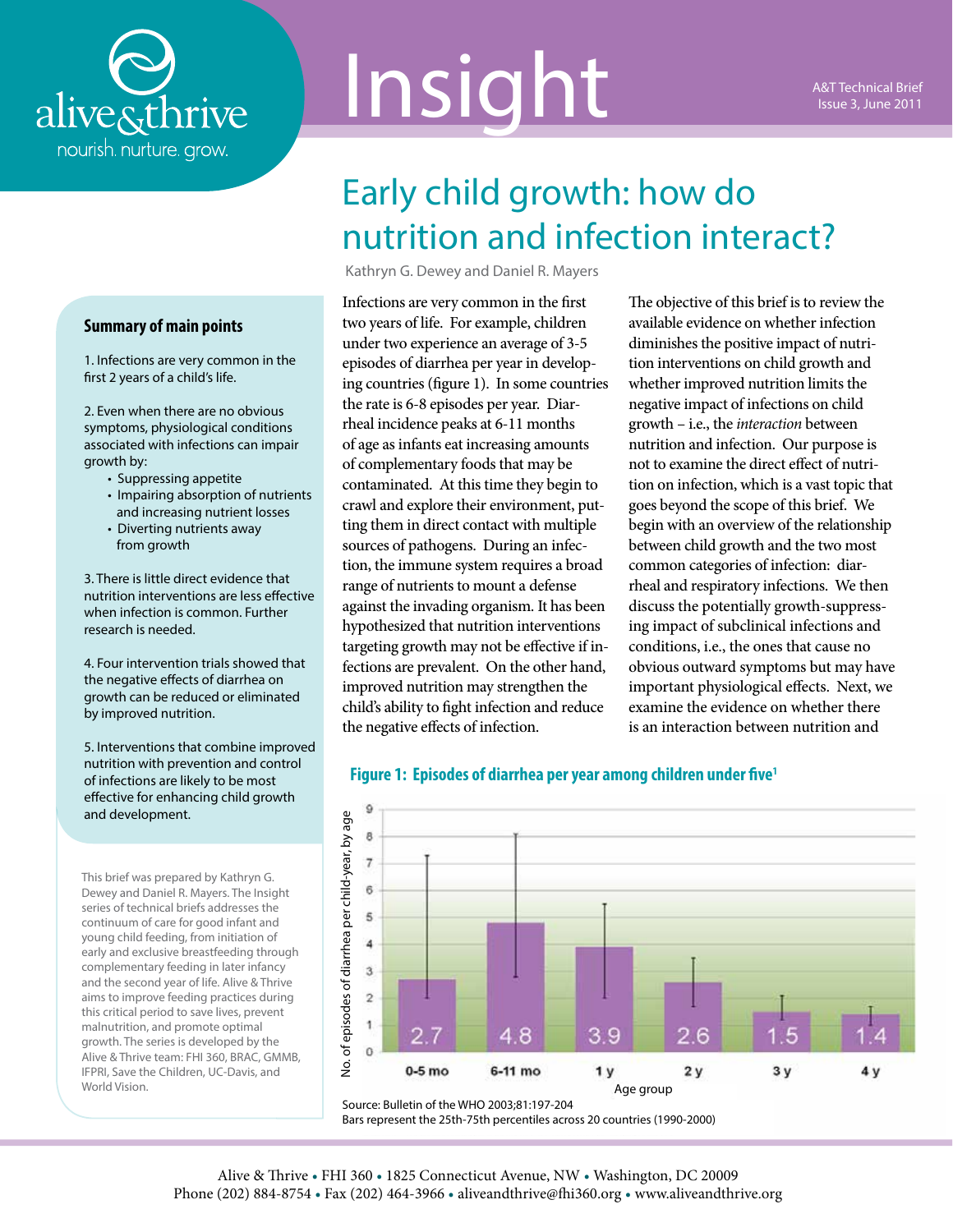infection with respect to child growth. We conclude with a brief discussion of the programmatic implications.

# **How strong is the impact of diarrheal and respiratory infections on child growth?**

Diarrheal disease has many causes including pathogenic bacteria and other infectious microorganisms. In most cases, exposure to these pathogens occurs through the ingestion of contaminated food and water. Diarrheal illness is generally self limiting, meaning that the infection will run its course and the child will return to normal without requiring specific treatment. However, severe or persistent diarrhea and repeated exposure to pathogens that affect the gut can have serious consequences. Diarrhea robs the child of fluids and certain key nutrients such as zinc and copper.<sup>2</sup> If these fluids and nutrients are not replaced, the result can be severe dehydration, malnutrition, growth faltering, and death in extreme cases.

It is normal for children to exhibit growth faltering during a bout of diarrhea and to grow more rapidly than usual ("catch-up" growth) after recovery, but the extent of "catch-up" growth may depend on the age of the child, the child's initial nutritional status, the specific pathogen(s) causing infection, the duration of the infection, and the duration of the "diarrhea-free" interval following infection.3, 4 For example, children in Peru who were infected with the microorganism *C. parvum* experienced both weight and height growth faltering for several months post-infection followed by periods of "catch-up" growth. Infants took longer to "catch-up" in weight than children infected after 12 months of age, and those who were infected between birth and 5 months of age had a deficit of nearly 1 cm in height one year after infec-

tion, compared to non-infected infants.<sup>3</sup> Children who were already stunted (low length-for-age) at the time of infection did not catch up in either weight or height within one year after infection. Those who were not stunted at the time of infection achieved catch-up weight within approximately 3 months and catch-up height within approximately 6 months after infection, compared to their non-infected counterparts.

A high burden of diarrhea in the first two years of life is associated with a much higher risk of stunting (heightfor-age < 2 standard deviations below the norm). In a pooled analysis of data from nine studies in five countries (Bangladesh, Brazil, Ghana, Guinea-Bissau, and Peru), 25 percent of stunting at 24 months of age was attributed to having five or more episodes of diarrhea in the first 2 years.<sup>5</sup> There was a "doseresponse" relationship between the cumulative burden of diarrhea (e.g., proportion of days with diarrhea) and the likelihood of being stunted at 24 months of age. Adjusting for socio-economic status did not alter these results.

The impact of respiratory infections on growth is less clear, in part because of a paucity of research on this relationship. The most common types of respiratory infections - mild, upper respiratory infections - are unlikely to have persistent effects in most children. But respiratory infections that include fever are linked with a higher risk of stunting. In a longitudinal study of children in the Philippines followed from birth to 24 months of age, the cumulative impact of febrile respiratory infections on risk of stunting was similar to that of diarrhea.<sup>6</sup> Fever is one indicator of immune system activation, which (as explained below) can suppress appetite and lead to re-allocation of nutrients away from growth.

# **What is the role of subclinical infections and related conditions?**

An infection is defined as subclinical when there are no obvious signs or symptoms, but there is physiological evidence of abnormality. Young children often test positive for certain infections (e.g., *Helicobacter pylori*, Epstein-Barr virus, cytomegalovirus, mycobacteria, cryptosporidium, and even HIV) without exhibiting clinical symptoms. Many children also carry malaria parasites or gastrointestinal parasites with no outward signs. Subclinical abnormalities of the gastrointestinal tract, presumably caused by frequent exposure to pathogens, are also thought to be common. Even though symptoms are not evident, these subclinical conditions may have a strong, perhaps cumulative effect on metabolic function and growth. Microorganisms in the gut play a critical role in these functions.<sup>7</sup> The types and relative amounts of different gut bacteria can be affected by the diet.<sup>8</sup>

#### *Environmental Enteropathy*

One subclinical condition that is likely to be prevalent in developing countries is environmental enteropathy (EE), also known as tropical enteropathy. This condition often has no outward manifestation but can cause nutrient malabsorption by changing the structure and function of the small intestine. It has been hypothesized that EE causes growth faltering and may decrease the efficacy of nutritional interventions.<sup>9, 10</sup>

EE has been linked to living conditions with poor sanitation and hygiene practices, and is thought to be caused by chronic ingestion of pathogenic microorganisms. Gut exposure to high levels of harmful microorganisms results in a near continuous state of immune system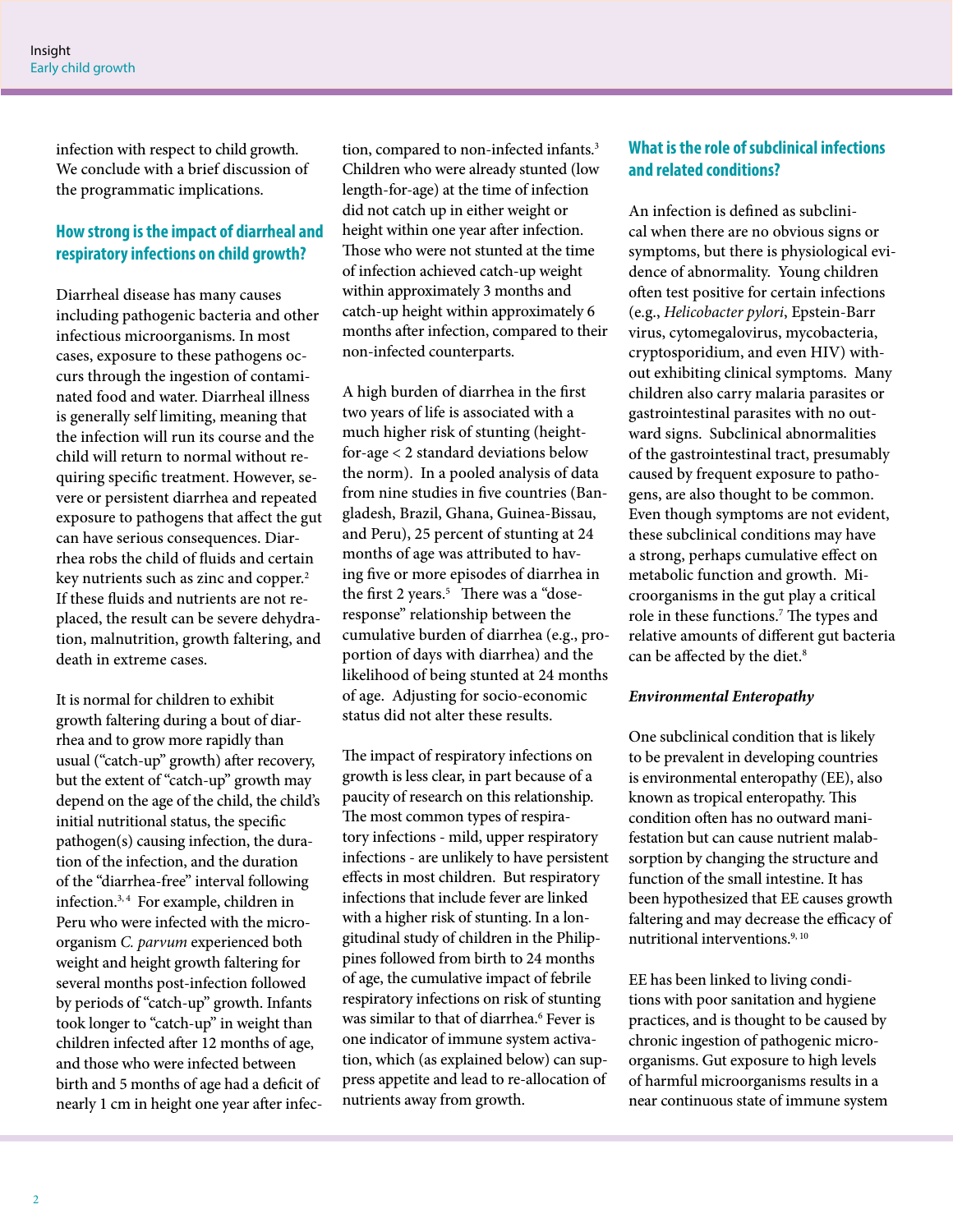activation (see next section), which is harmful to the affected individual. Evidence that EE is related to sanitation and hygiene practices is provided by studies of Peace Corps volunteers and U.S. soldiers stationed abroad who developed the condition during their assignments and regained normal intestinal function upon returning home. Research from the 1960s suggested that nearly all residents of the developing world at that time showed some signs of EE.<sup>11</sup>

Environmental enteropathy is characterized by various small intestinal abnormalities in seemingly healthy individuals. EE can be diagnosed by microscopic examination of an intestinal sample or by laboratory tests for intestinal permeability (sugar ratios present in the urine) or antibodies indicating that bacteria have been able to cross from the intestines into the body (endotoxin-core antibody). In healthy individuals, the surface of the small intestine is covered in millions of tiny, finger-shaped projections called villi. This architecture has evolved to maximize the surface area of the small intestine to facilitate nutrient absorption (figure 2). In a person affected by EE, changes occur in the structure of the small intestine including decreased villous height, sometimes referred to as "flat architecture" (figure 3).

Not all people with EE will experience complete loss of villi; however, regardless of villous architecture, people with EE have increased intestinal inflammation and other structural changes that indicate an elevated immune response.12 EE is typically associated with a "leaky gut" (increased permeability of the intestinal tract) and impaired ability to prevent pathogens from breaching the intestinal barrier.

The potential pathways by which fecal contamination leads to EE and sub-

sequently to child undernutrition are illustrated in figure 4. Exposure to the causative agents of EE appears to occur very early in life .<sup>11</sup> In a comparison of intestinal tissues from stillborn fetuses and young infants in developing countries, the fetal tissues exhibited normal finger-shaped villi, but the tissues from infants showed the flat architecture associated with EE within 3 months after birth. These changes may result in malabsorption of certain nutrients such as vitamin  $B_{12}$  and fats.<sup>10, 11, 13</sup>

In a study in Peru, children in the worst conditions for sanitation and hygiene experienced 54 percent more diarrheal episodes between birth and 24 months of age and were 1 cm shorter at 24 months than children living in the best conditions. However, the association of water quality and sanitation with height was independent of the association with diarrheal disease. The investigators speculated that constant exposure to harmful bacteria could be causing EE and hindering the children's ability to effectively absorb and utilize ingested nutrients, regardless of whether it caused diarrhea.<sup>14</sup>

EE is probably far more common than overt diarrheal illness in such settings. In a cohort of children in the Gambia, increased intestinal permeability was identified in 76 percent of the 922 samples collected from 119 children between birth and 2 years of age, whereas children were reported to have diarrhea on 7.3 percent of all days during this period.<sup>15</sup> Based on the negative correlation between intestinal permeability and monthly length gain (corrected for age), the investigators calculated that impaired intestinal permeability accounted for 43 percent of linear growth faltering during this period. In a subsequent study<sup>16</sup> in the







**Figure 3: Small intestine with environmental enteropathy characterized by unhealthy villi**

Source: http://duncanmarasanitation.blogspot. com/2009/09/tropical-enteropathy-3.html

same population, markers of intestinal function were normal at 2 months of age but deviated sharply from the norms by 15 months of age. The combined effects of three different markers of intestinal function were calculated to explain 56 percent of linear growth faltering. Because these were observational studies and the investigators did not control for potentially confounding variables, it is difficult to ascribe cause and effect, but the results point to the high prevalence of EE as a key risk factor for stunting in this population.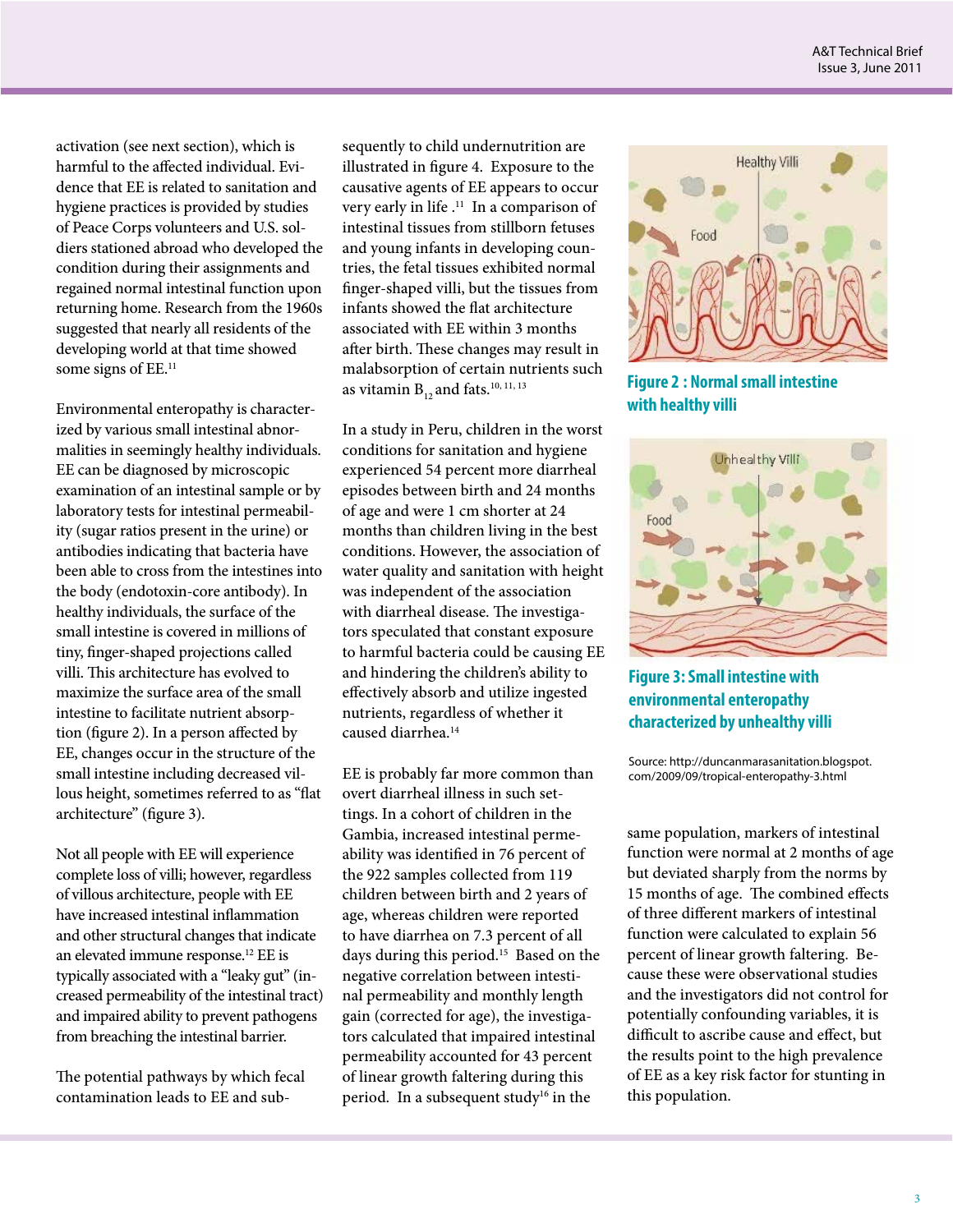

### **Figure 4: Pathways by which fecal contamination leads to environmental enteropathy and child undernutrition (Adapted from Humphrey 2009)**

#### *Immune Activation, Cytokines, and Appetite*

In response to infection, the immune system becomes activated and produces specific immune cells and cytokines in large amounts to combat the invading organism. Cytokines are protein molecules that assist in fighting infection. They are beneficial in the short term; however, a chronic condition – like EE – can lead to continuously high levels of cytokines, which can cause negative metabolic consequences and suppress appetite.<sup>17</sup>

Reports of "poor appetite" by caregivers of children under two in developing countries are common and may account for a substantial proportion of low energy intakes in this age group.<sup>18</sup> Appetite is controlled by a group of chemicals called satiety hormones. Two important hormones involved in appetite regulation are ghrelin and leptin. Ghrelin stimulates food intake; leptin suppresses food intake. During infection, elevated levels of cytokines can lead to increased blood leptin concentrations and diminished appetite.<sup>19</sup> This effect has been verified in

cases of severe systemic infection such as neonatal blood infections.20

Immune system activation also lowers circulating levels of certain nutrients, in particular vitamin A and zinc, and increases iron retention in the liver, which restricts the availability of iron to other tissues in the body. These effects are probably part of an adaptive response to withhold key nutrients from invading pathogens, but they can result in inadequate availability of certain nutrients to support growth, even if intake is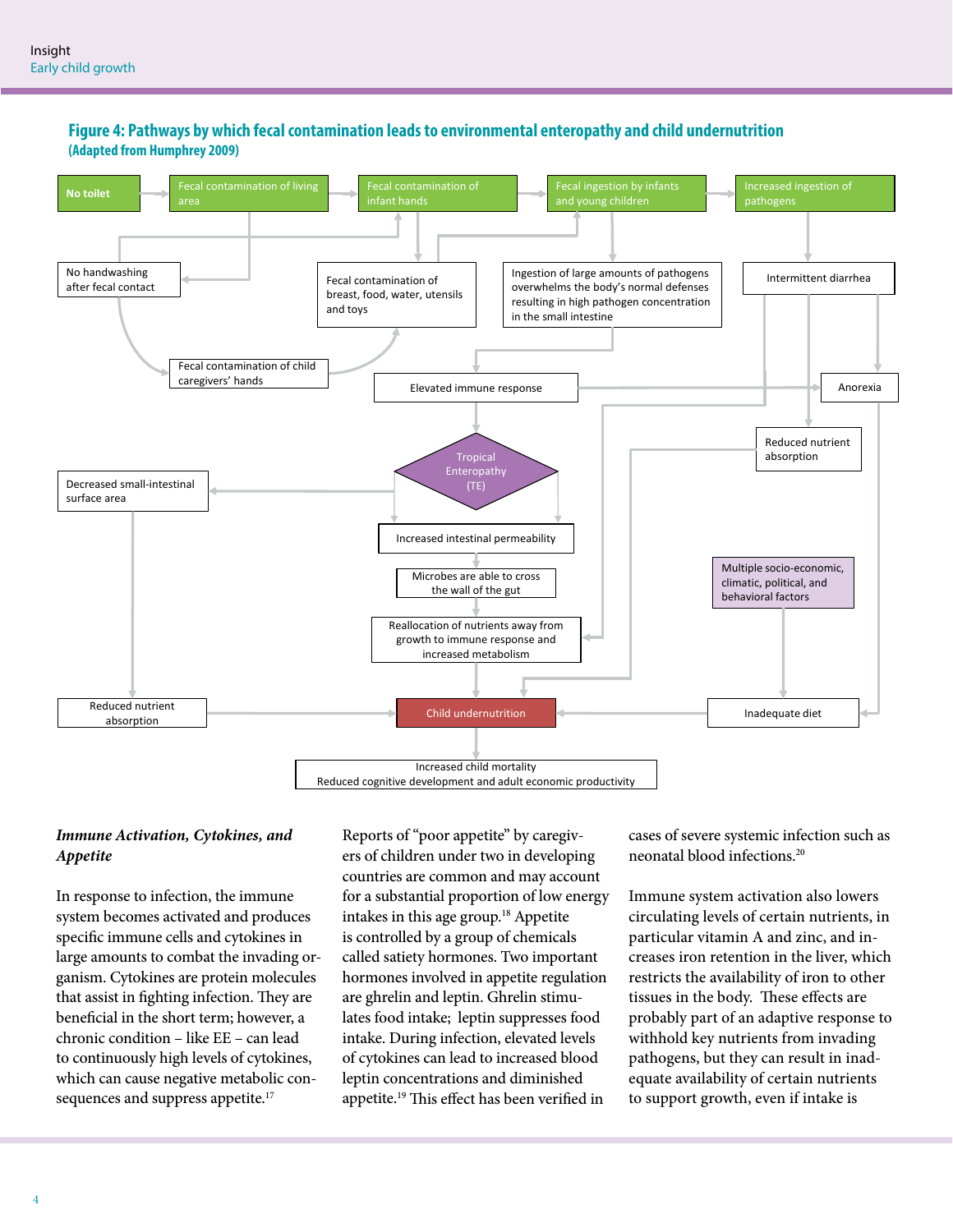adequate, during the period of metabolic disturbance. Among children 6-20 months of age in Zambia, blood markers of inflammation (usually associated with infection) were negatively related to growth in length during the subsequent 3 months.21

#### *The "Dirty Chicken" Experiment*

Studies of how sanitation affects the growth of newly hatched chickens provide clues that may be relevant to growth faltering of children in developing countries.22 A classic experiment conducted in 1992, called the "dirty chicken" study, involved raising chicks in either steam-cleaned or unclean cages in close proximity with their own feces. In each of the two living environments, the chicks were either administered an antibiotic cocktail or no antibiotics. Unsurprisingly, living in close proximity to feces in the poor sanitation environment caused the chicks raised without antibiotics to experience decreased rates of weight gain, decreased efficiency of food utilization, and increased levels of the cytokine plasma interleukin 1.

However, chicks raised in poor sanitary conditions and given antibiotics grew just as well and had the same low levels of circulating cytokines as chicks raised in steam-cleaned cages. The investigators concluded that the administration of antibiotics facilitated growth by preventing the immunologic stress and associated metabolic changes brought about by chronic exposure to feces.

Researchers have attempted to treat EE in human children with antibiotics but with little success. In fact, in one study provision of antibiotics led to an increased incidence of diarrhea, perhaps due to a negative effect of antibiotics on the "good" bacteria in the gut.<sup>23</sup> Short-term antibiotic therapy may fail because of re-exposure to fecal bacteria soon after treatment. Without improved sanitation and hygiene practices, a single course of antibiotics is unlikely to reverse EE, which may take months to resolve especially if there is repeated exposure to pathogens.<sup>24, 25</sup>

While prevention of infection-related growth faltering with antibiotics in humans may not be feasible, the "Dirty Chicken" experiment indicates that living in poor sanitary conditions can cause growth faltering and implies that decreasing the burden of infection – including subclinical infection – may significantly improve growth outcomes.

## **What is the interaction between nutrition and infection?**

#### *Does infection make nutrition interventions less effective?*

During infection, energy and other nutrients are diverted towards the immune response and away from growth. After all, survival is more important than continuing to grow, so growth faltering during infections may be an adaptive mechanism. However, repeated episodes of infection or persistent subclinical infection may put the child in a near-constant state of growth suppression. Does this mean that nutritional interventions for populations with high exposure to infections will be unsuccessful at improving child growth?

Evidence on this question is scant. In Indonesia, the effect of high-dose vitamin A supplements on linear growth in preschool children (6-48 months of age) was dependent on the burden of respiratory infection.26 In children with a low

burden of respiratory infection, especially those with low vitamin A intake, linear growth improved after vitamin A supplementation. In children with a high burden of respiratory infection, there was little or no impact of vitamin A supplementation on growth regardless of vitamin A intake.

One potential explanation is that supplemental vitamin A is not well absorbed during an acute infection and a large proportion is excreted in the urine, rendering the high-dose supplement much less effective at improving vitamin A status if it is administered when the child is ill. Another potential explanation is that fever during respiratory infections causes metabolic changes that reduce circulating levels of vitamin A and make it less available to tissues to support growth. Regardless of the mechanism for the effect, the investigators concluded that coupling vitamin A supplementation programs with efforts to reduce respiratory infections would increase the likelihood of a positive impact on growth.

Apart from the single study described above, there is little direct evidence that the impact of nutrition interventions is blunted when infections are common. Further research on this question is needed.

#### *Does improved nutrition reduce the negative impact of infection?*

The contrasting hypothesis is that improved nutrition can lessen or even eliminate the negative impact of infections on growth. The potential mechanisms by which improved nutrition could reduce the impact of infections on growth are shown in box 1. These mechanisms include a) strengthening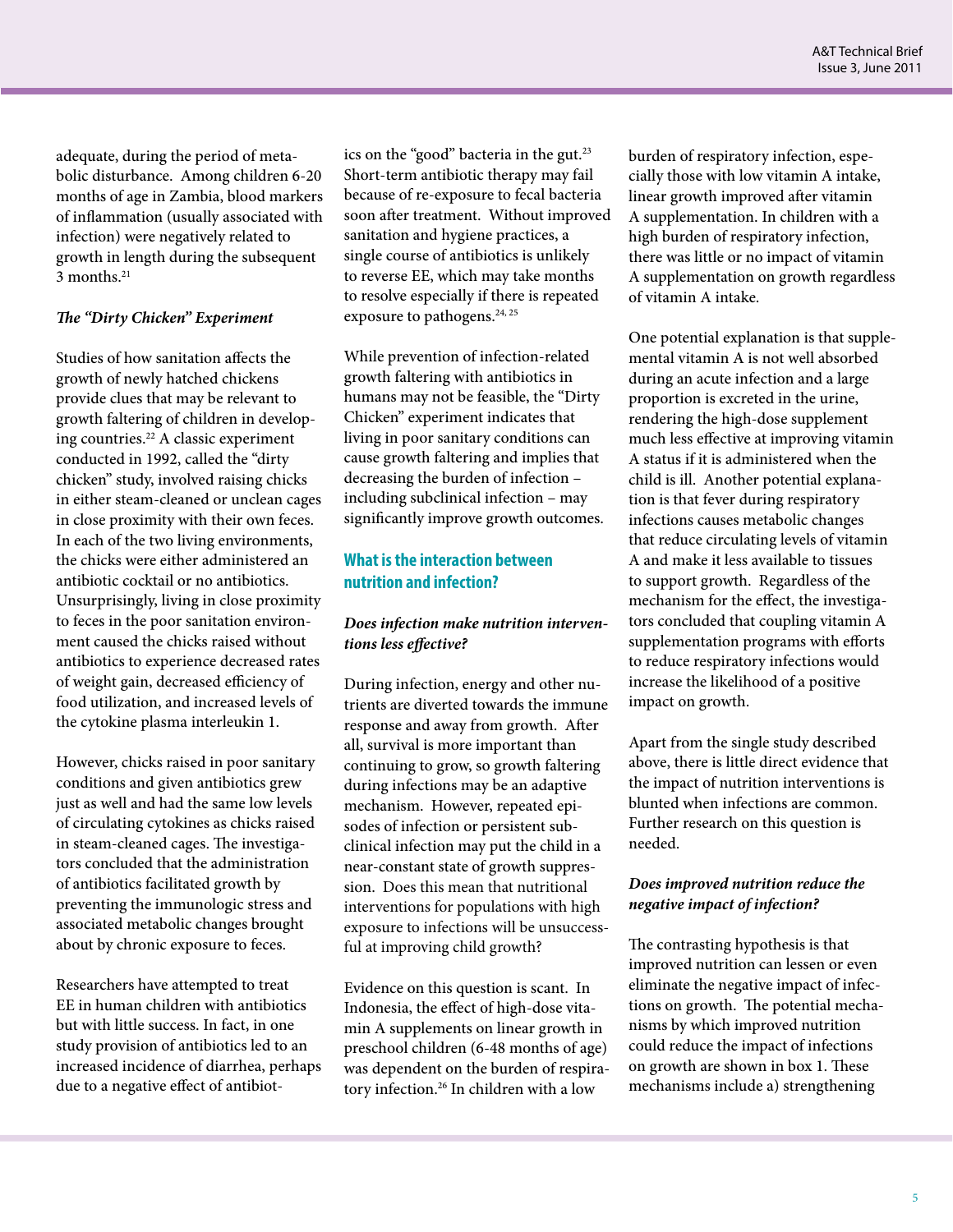# **Box 1. Improved nutrition may reduce the negative impact of infections on growth by:**

1. Strengthening the child's immune system, thereby reducing the severity and duration of infections and their impact on growth

2. Providing extra amounts of nutrients to compensate for those that are not well absorbed during infection, lost during diarrhea, reallocated elsewhere in the body due to immune system activation, or consumed in lower amounts than usual because of reduced appetite during infection

3. Providing the required amounts of nutrients for catch-up growth following infection, particularly the nutrients that are needed to build lean body tissue such as protein, potassium, magnesium, phosphorus, zinc, and sodium

4. Preventing poor appetite caused by micronutrient deficiencies, thereby facilitating catch-up growth

5. Favoring the growth of beneficial bacteria in the gut that enhance gut function and immune defenses

the immune system, b) compensating for malabsorption, reallocation, or losses of key nutrients, c) allowing for catch-up growth following infection, d) enhancing appetite, and e) favoring the growth of beneficial gut microorganisms. Four nutrition intervention trials among preschool children in Colombia, Guatemala, Tanzania, and South Africa indicate that provision of macro- and/ or micronutrients can limit the negative effects of diarrhea on child growth.

**Randomized food supplementation study in Colombia, 1973-1980.** Families were eligible for food supplementation

**Figure 5: Relationship between length at 36 months of age and number of days of diarrhea during the first three years of life among supplemented and unsupplemented children in Colombia28**



if the mother was in the first or second trimester of pregnancy and at least half of her preschool-aged children were underweight.27 All household members in the intervention group received proteinenriched food that included powdered skim milk. Children in all groups were supplemented with iron and vitamin A. For the analysis of child stunting related to diarrhea, the investigators used data for 241 children followed for the first 3 years of life for whom they had complete morbidity data and measurement of height (length) at 36 months of age (148 unsupplemented children and 140 children who were supplemented from the sixth month of pregnancy up to 36 months).

Diarrhea was very common in the Colombia study. The number of episodes from birth to 36 months was 18 in the unsupplemented group and 16 in the supplemented group (not significantly

different). In the unsupplemented children, height at 36 months was strongly inversely associated with the number of days ill with diarrhea (-0.03 cm for each day of illness,  $p < 0.001$ ). In the supplemented children, there was no relationship between diarrheal illness and height at 36 months (see figure 5; p < 0.001 for the interaction). $28$  The positive impact of supplementation on height (overall, approximately 3 cm) was greatest in children with the highest burden of diarrhea (nearly 5 cm). The investigators concluded that nutritional supplementation eliminated the negative impact of diarrheal disease on child growth. They speculated that improved nutrient intake during and/or after illness episodes facilitated catch-up growth.

**Supplementary feeding intervention in Guatemala, 1969-1977.** A large supplementary feeding trial targeting pregnant and lactating women and their children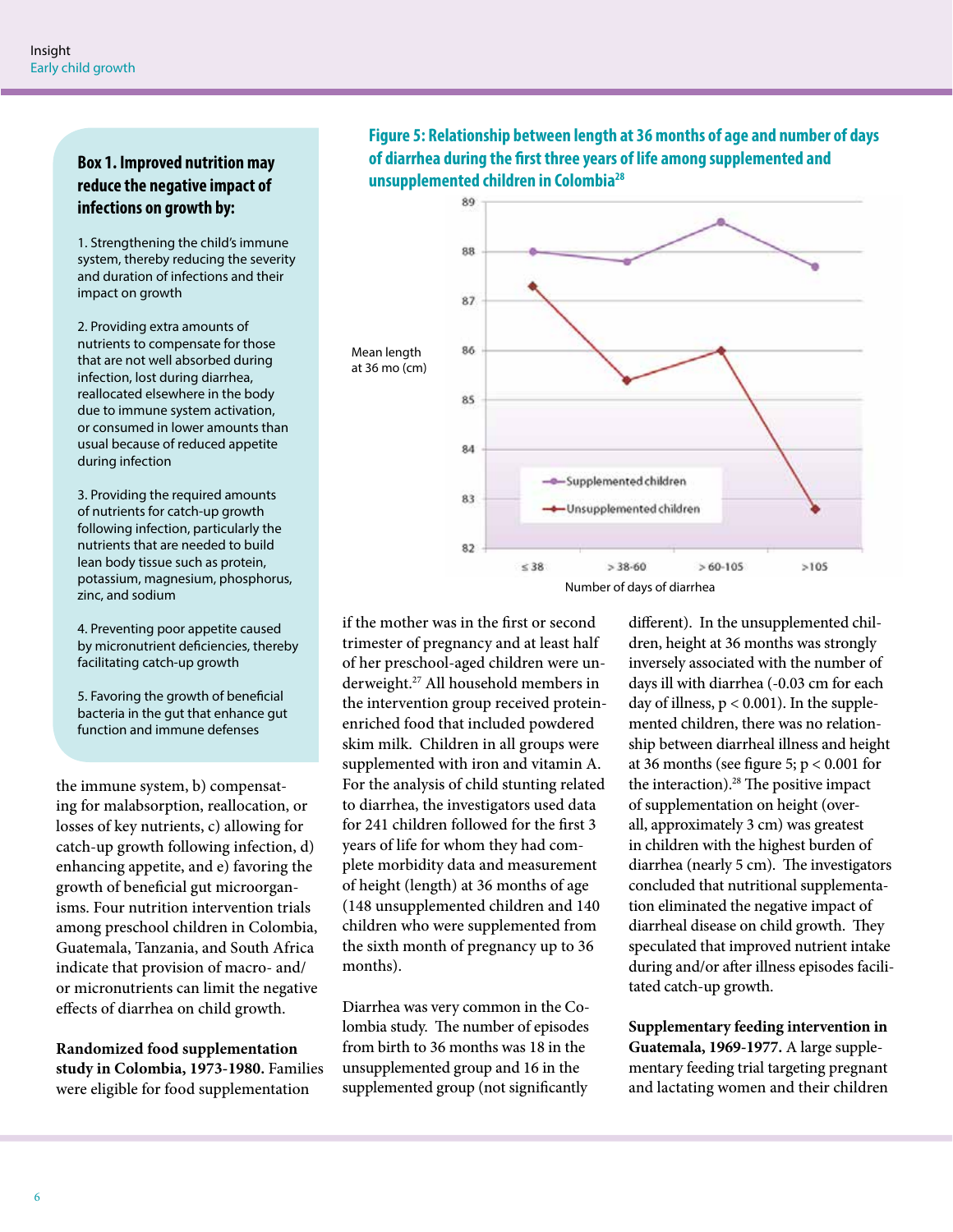from birth to 7 years of age was conducted in two sets of two matched villages. One village in each set was randomly selected to receive either a high-protein, high-energy supplement called 'Atole' or a non-protein low-energy supplement called 'Fresco', both fortified with several micronutrients.<sup>29, 30</sup>

Among children 3-36 months of age who received Fresco, there was a significant negative relationship between the percentage of time with diarrhea and length gain. By contrast, among children who received Atole, there was no significant relationship between diarrhea prevalence and length gain (p< 0.05 for interaction effect).28 These findings were similar to those from the Colombia trial.

**Vitamin A supplementation in Tanzania, 1993-1997.** In this study, 687 children 6 to 60 months of age who had been admitted to the hospital with pneumonia were randomly assigned to high-dose capsules of vitamin A or placebo while hospitalized and again 4 and 8 months after discharge.<sup>31</sup> There was no significant effect of vitamin A supplementation on growth for otherwise healthy children, but in children with persistent diarrhea during the follow-up period, vitamin A eliminated the risk of stunting usually associated with this condition. Specifically, in the placebo group, the risk of stunting (adjusted for potential confounders) was 3.7 times higher in children with persistent diarrhea than in those without persistent diarrhea. In the vitamin A group, there was no risk of stunting associated with persistent diarrhea (p=0.015 for interaction effect). Children with persistent diarrhea may have lower levels of circulating vitamin A than children with acute or no diarrhea, so the vitamin A supplements may have compensated for this phenomenon and allowed for catch-up growth in children recovering from persistent diarrhea. Although vitamin A is generally not considered a key growth-limiting nutrient, $32$  ensuring adequate vitamin A may facilitate growth by restoring other physiological functions that must be normalized to permit rapid gain in lean tissue.

**Micronutrient supplementation in South Africa, 2003-2006.** In this study, 373 infants in three cohorts (32 HIVinfected children, 154 HIV-uninfected children born to HIV-infected mothers, and 187 uninfected children born to uninfected mothers) were randomly assigned at 6 months of age to receive daily micronutrient supplementation for 18 months with either vitamin A, vitamin A plus zinc, or multiple micronutrients that included vitamin A and zinc.<sup>33</sup> The study showed no overall impact on growth of zinc or multiple micronutrients compared to vitamin A alone (though there was a positive impact of multiple micronutrients on child length in those who were already stunted at enrollment). In the two cohorts of HIV-uninfected children, the addition of zinc or multiple micronutrients to vitamin A reduced the impact of repeated diarrhea episodes on linear growth. This was most evident among children who had more than six episodes of diarrhea per year (n=34). In this sub-group, infants who received only vitamin A exhibited a decline of 0.6 Z-scores in length-for-age between 6 and 24 months of age, but those who received multiple micronutrients showed no decline in length-for-age during the same interval (p=0.06 within this subgroup of 34). The investigators suggested that the progressive stunting usually observed in children with repeated episodes of diarrhea may be related to deficiencies of certain micronutrients, and could be prevented by adequate intake of those micronutrients.

These four studies all show that the negative effects of diarrhea on growth can be offset by nutrition interventions, at least in these particular situations. However, as mentioned above, clinical symptoms of diarrhea may be just the "tip of the iceberg" when it comes to gastrointestinal conditions that can affect growth. EE may be much more prevalent than diarrhea. Whether nutrition interventions can reduce or eliminate the growth-suppressing impact of EE is unknown.

In adults, however, there is some evidence that multiple micronutrients may partially reverse the impact of EE on gut function. In a study of intestinal impairment in Zambia, 500 adults (with or without HIV infection) were randomly assigned to receive multiple micronutrients or placebo for 2 years. Micronutrients had no impact on markers of intestinal permeability, but there was a significant reduction in one of the markers reflecting bacterial movement across the intestinal wall.<sup>34</sup> This suggests an improvement in gut integrity or immune function, but further research, particularly in children, is needed. To date, there is almost no information on whether improved nutrition can reduce the impact of infections other than gastrointestinal infections, such as respiratory illnesses, and malaria on child growth, though the Tanzania study described above showed that vitamin A supplements were more effective for improving growth in children infected with malaria or HIV than in non-infected children.

Some nutrients, such as iron, have the potential to increase the risk of infection, or mortality due to infection, and may interfere with linear growth.<sup>35, 36</sup> The mode of administration, such as supplementation vs. fortification, and the initial iron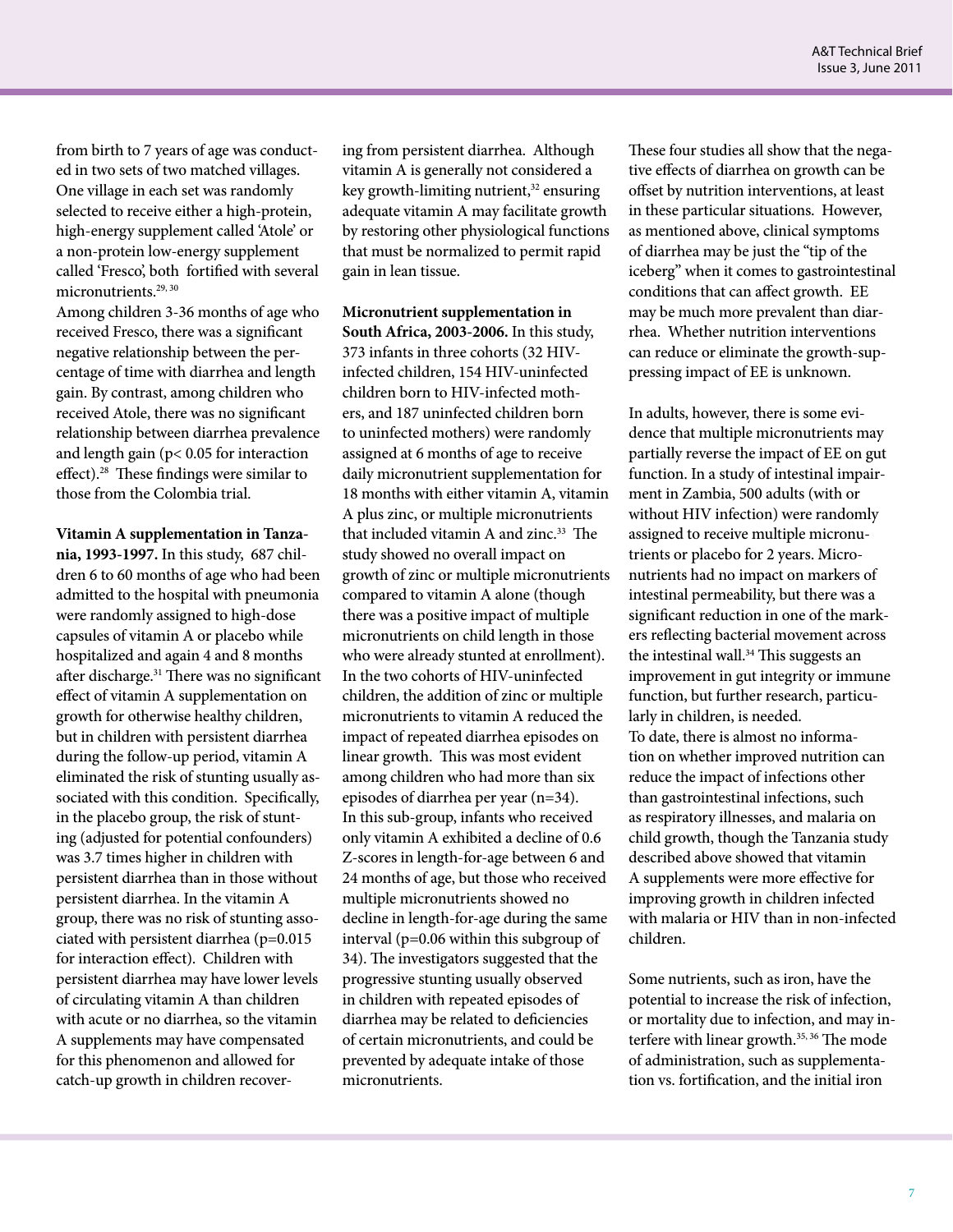status of the individual are key factors to consider when evaluating whether nutrition interventions that include iron are likely to reduce or exacerbate the influence of infection on growth.

# **Conclusions and programmatic implications**

Infections play a major role in preventing children in developing countries from reaching their growth potential. A high burden of diarrheal disease is a key risk factor for stunting, and other types of infections also contribute to growth faltering although their impact is not as well documented. However, the view that "disease rather than diet" is the main cause of growth impairment $16$ ignores the important interaction between infection and nutrition. To date, the limited evidence available suggests that nutrition interventions can substantially reduce or even eliminate the negative effect of diarrheal disease on child growth. This is encouraging, but it should be recognized that subclinical conditions such as EE may account for a large proportion of growth faltering, and it is not yet known whether improved nutrition can prevent or reverse the deleterious effects of EE (or growth faltering associated with infections other than diarrheal disease).

At present, evidence is insufficient to conclude that high rates of infection make nutrition interventions ineffective for improving child growth. Only one study was found that supported this hypothesis.26 In this study a high burden of respiratory infection limited the potential for vitamin A supplementation to improve growth. Clearly, further research on this issue is needed, but a single study involving a single micronutrient does not warrant holding back on

# **Box 2. Nutrition and infection prevention and control interventions to improve child growth**

- Promote handwashing with soap and water
- Improve sanitation and water quality
- Promote exclusive breastfeeding for the first 6 months and continued breastfeeding thereafter
- Promote appropriate complementary feeding practices including feeding during and after illness and safe preparation and storage of complementary foods
- Step up efforts to prevent and treat respiratory illnesses and other infections such as malaria

efforts to improve nutrition in populations where infections are prevalent.

Nonetheless, combining improved nutrition with efforts to prevent and control infections will likely be the most effective approach for optimizing child growth and development. This question was explored many years ago in the Narangwal Nutrition Experiment conducted between 1969 and 1973 in Punjab, India.<sup>37</sup> In that project, ten villages were selected in clusters of two to three villages to receive a package of services that included either nutrition care (NUT), health care focused on infection control (HC), integrated services including both nutrition and health care (NUTHC), or standard care (Control - symptomatic health care on demand only). NUT services included growth monitoring, food supplementation (initially only for malnourished children, but later made available to all children), and nutrition education. Health care services included curative and preventive care for common illnesses, immunizations, and hygiene education. The target group was children under 3 years of age. At 36 months of age, children in the NUT

or NUTHC villages were 1.3 cm taller than children in control villages, with no significant difference between NUT and NUTHC villages. Children in HC villages were taller than those in control villages, but not as tall as children in the NUT or NUTHC villages. Thus, in this setting the combination of nutrition and health care did not produce a greater improvement in growth than nutrition care alone. However, the psychomotor development scores of children in the NUTHC villages generally exceeded the summed separate effects of NUT and HC, suggesting a synergistic effect on those outcomes. Apart from the Narangwal Experiment, very little information exists on whether providing infection control together with direct nutrition interventions has an additive or synergistic effect on child growth or other key outcomes.

Key components of infection control are effective promotion of handwashing with soap and water and improvements in sanitation and water quality, which can significantly decrease diarrheal disease. In a recent meta-analysis,<sup>38</sup> handwashing was linked to a 48 percent risk reduction of diarrhea across study designs and pathogens. A substantial positive effect was also found for both water quality and sanitation improvements – 17 percent and 36 percent risk reductions, respectively. Access to and utilization of toilets is a high priority, $10$  yet an estimated 2.6 billion people globally live without basic toilets to dispose of feces.<sup>39</sup>

An essential element of combined approaches is the promotion of breastfeeding for at least two years (exclusively for the first 6 months, and continued breastfeeding in combination with nutritious complementary foods thereafter), which has the dual benefit of reducing infection and improving nutrition. Other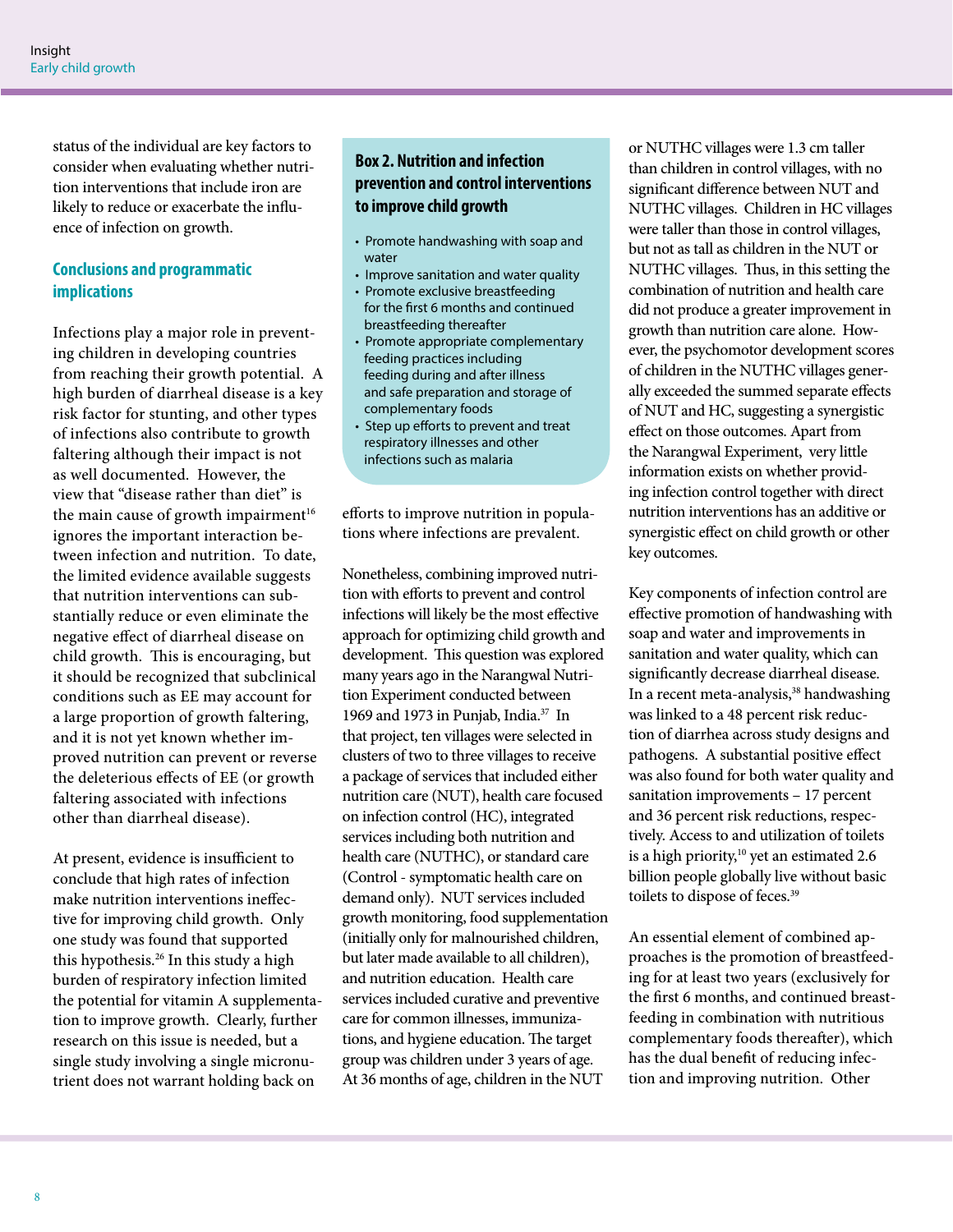key practices, highlighted in the *Guiding Principles for Complementary Feeding of the Breastfed Child*, 40 are feeding during and after illness to sustain adequate nutrient intake and promote catch-up growth, and safe preparation and storage of complementary foods to reduce food-borne illnesses.

Although many nutrition programs already include hygiene messages, simply increasing knowledge and awareness about behaviors such as handwashing is not enough. Sustainable changes in behaviors are more difficult to achieve because of factors such as lack of access to clean water, long distance from water sources, the cost of hygiene products, and poor design of educational interventions that do not take into account cultural beliefs or craft messages tailored to the needs and values of the target audience.41-44 The difficulty of improving

household hygiene and sanitation practices, outside of intensive efficacy trials, is well recognized by researchers.<sup>42, 43, 45-47</sup> Innovative strategies have been suggested that focus on emotional motivations for behavior change and engagement of professional consumer and market research agencies, rather than relying solely on knowledge-based approaches.<sup>41, 45</sup>

Research is needed on the efficacy and effectiveness of approaches that combine nutrition interventions with multiple strategies for prevention and control of infections, including hygiene education, improvements in water quality and sanitation, and measures to prevent and treat respiratory illness and other infections such as malaria. Development and evaluation of integrated cost-effective programs designed to tackle these multiple objectives should be a high priority.

#### **Acknowledgments**

The authors, Kathryn G. Dewey and Daniel R. Mayers, gratefully acknowledge the input of the following reviewers of an earlier draft of this brief: Mary Arimond, William Checkley, Sandra Huffman, Jean Humphrey, Steve Luby, Chessa Lutter, Luann Martin, Ellen Piwoz, Andrew Prentice, and Christine Stewart. We also thank Bineti Vitta for her assistance in the preparation of this brief.

Alive & Thrive, launched with a grant from the Bill & Melinda Gates Foundation, is an initiative to improve infant and young child feeding in Bangladesh, Ethiopia, and Viet Nam and inform policies and programs around the world.

For more information visit our website: **www.aliveandthrive.org**

## **References**

1. Margaret K, Bern C, Guerrant R. The global burden of diarrhoeal disease, as estimated from studies published between 1992 and 2000. *Bull World Health Organ.* 2003; 81(3):197-204.

2. Castillo-Duran C, Vial P, Uauy R. Trace mineral balance during acute diarrhea in infants. *J Pediatr.* 1988; 13(3):452-457.

3. Checkley W, Epstein LD, Gilman RH, Black RE, Cabrera L, Sterling CR. Effects of Cryptosporidium parvuminfection in Peruvian children: Growth faltering and subsequent catch-up growth. *Am J Epidemiol.* 1998; 148(5):497-506.

4. Wierzba TF, El-Yazeed RA, Savarino SJ, Mourad AS, Rao M, Baddour M, El-Deen AN, Naficy AB, Clemens JD. The interrelationship of malnutrition and diarrhea in a periurban area outside Alexandria, Egypt. *J Pediatr Gastr Nutr.* 2001; 32(2):189-196.

5. Checkley W, Buckley G, Gilman RH, Assis AMO, Guerrant RL, Morris SS, Mølbak K, Valentiner-Branth P, Lanata CF, Black RE. Multi-country analysis of the effects of diarrhoea on childhood stunting. *Int J Epidemiol*. 2008; 37(4):816-830.

6. Adair LS, Guilkey DK. Age-specific determinants of stunting in Filipino children. *J Nutr.* 1997; 127(2):314-320.

7. Preidis GA, Hill C, Guerrant RL, Ramakrishna BS, Tannock GW, Versalovic J. Probiotics, enteric and diarrheal diseases, and global health. *Gastroenterology.* 2010; 140(1):8-14.e19.

8. De Filippo C, Cavalieri D, Di Paola M, Ramazzotti M, Poullet JB, Massart S, Collini

S, Pieraccini G, Lionetti P. Impact of diet in shaping gut microbiota revealed by a comparative study in children from Europe and rural Africa. *P Natl Acad Sci.* 2010; 107(33):14691-14696.

9. Goto R, Mascie-Taylor CGN, Lunn PG. Impact of intestinal permeability, inflammation status and parasitic infections on infant growth faltering in rural Bangladesh. *Brit J Nutr.* 2009;101(10):1509-1516.

10. Humphrey JH. Child undernutrition, tropical enteropathy, toilets, and handwashing. *Lancet.* 2009; 374(9694):1032-1035.

11. Haghighi P, Wolf PL, Durie P. Tropical sprue and subclinical enteropathy: A vision for the nineties. *Crit Rev Cl Lab Sci.* 1997; 34(4):313-341.

12. Sullivan P, Mirakian R, Hill S, Milla P, Neale G, Marsh M. Chronic diarrhea and malnutrition--histology of the small intestinal lesion. *J Pediatr Gastr Nutr.* 1991; 12(2):195-203.

13. Ramakrishna BS, Venkataraman S, Mukhopadhya A. Tropical malabsorption. *Postgrad Med J.* 2006; 82(974):779-787.

14. Checkley W, Gilman RH, Black RE, Epstein LD, Cabrera L, Sterling CR, Moulton LH. Effect of water and sanitation on childhood health in a poor Peruvian peri-urban community. *Lancet.* 2004; 363(9403):112-118.

15. Lunn PG, Northrop-Clewes CA, Downes RM. Intestinal permeability, mucosal injury, and growth faltering in Gambian infants. *Lancet.* 1991; 338(8772):907-910.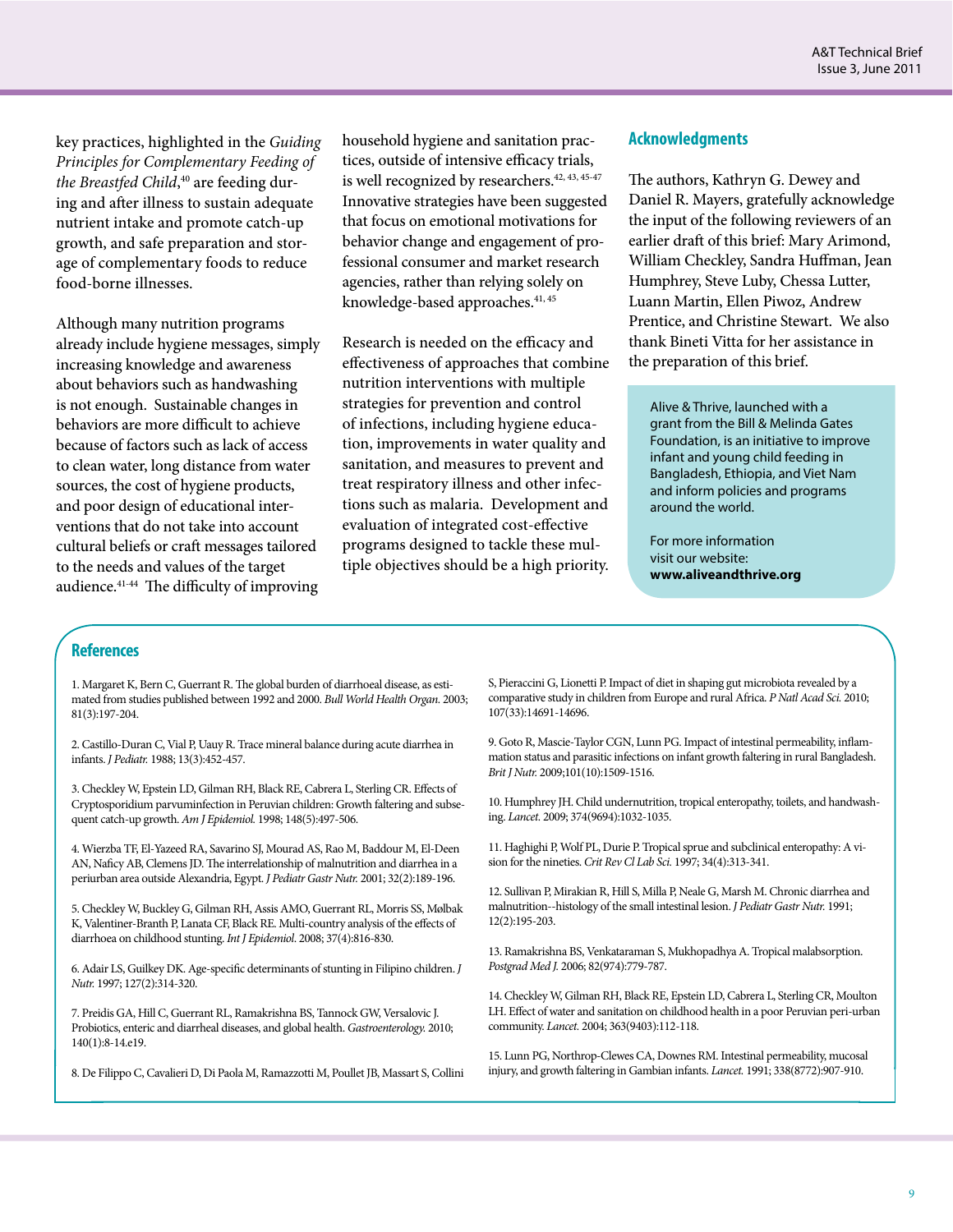16. Campbell DI, Elia M, Lunn PG. Growth faltering in rural Gambian infants is associated with impaired small intestinal barrier function, leading to endotoxemia and systemic inflammation. *J Nutr.* 2003; 133(5):1332-1338.

17. Wong S, Pinkney J. Role of cytokines in regulating feeding behaviour. *Curr Drug Targets.* 2004; 5(3):251-263.

18. Brown KH, Peerson JM, Lopez de Romana G, de Kanashiro HC, Black RE. Validity and epidemiology of reported poor appetite among Peruvian infants from a low-income, periurban community. *Am J Cl Nutr.* 1995; 61(1):26-32.

19. Somech R, Reif S, Golander A, Spirer Z. Leptin and C-reactive protein levels correlate during minor infection in children. *IMAJ.* 2007; 9:76-79.

20. Orbak Z, Ertekin V, Akçay F, Ozkan B, Ors R. Serum leptin levels in neonatal bacterial septicemia. *J Pediatr Endocr Metab.* 2003; 16(5):727-731.

21. Hautvast JLA, Tolboom JJM, Willems JL, Mwela CM, Monnens LAH. Consequences of infections for three-month length increment in young children in rural Zambia. *Acta Pædiatrica.* 2000; 89(3):296-301.

22. Roura E, Homedes J, Klasing KC. Prevention of immunologic stress contributes to the growth-permitting ability of dietary antibiotics in chicks. *J Nutr.* 1992; 122(12):2383-2390.

23. Trehan I, Shulman RJ, Ou C-N, Maleta K, Manary MJ. A randomized, doubleblind, placebo-controlled trial of rifaximin, a nonabsorbable antibiotic, in the treatment of tropical enteropathy. *Am J Gastroenterol.* 2009; 104(9):2326-2333.

24. Thabane M, Marshall J. Post-infectious irritable bowel syndrome. *World J Gastroenterol.* 2009; 15(29):3591-3596.

25. Kirkpatrick BD, Noel F, Rouzier PD, Powell JL, Pape JW, Bois G, Alston WK, Larsson CJ, Tenney K, Ventrone C, et al. Childhood cryptosporidiosis is associated with a persistent systemic inflammatory response. *Clin Infect Dis.* 2006; 43(5):604- 608.

26. Hadi H, Dibley MJ, West KP. Complex interactions with infection and diet may explain seasonal growth responses to vitamin A in preschool aged Indonesian children. *Eur J Clin Nutr. 2003*; 58(7):990-999.

27. Lutter CK, Mora JO, Habicht JP, Rasmussen KM, Robson DS, Sellers SG, Super CM, Herrera MG. Nutritional supplementation: effects on child stunting because of diarrhea. *Am J Cl Nutr.* 1989; 50(1):1-8.

28. Lutter C, Habicht J, Rivera J, Martorell R.The relationship between energy intake and diarrhoeal disease in the effects on child growth: biological model, evidence and implications for public health policy. *Food Nutr Bull.* 1992; 14(1):36-42.

29. Ramirez-Zea M, Melgar P, Rivera JA. INCAP oriente longitudinal study: 40 years of history and legacy. *J Nutr.* 2010; 140(2):397-401.

30. Martorell R, Habicht JP, Rivera JA. History and design of the INCAP longitudinal study (1969-77) and its follow-up (1988-89). *J Nutr.* 1995; 125 (4 Suppl):1027S-1041S.

31. Villamor E, Mbise R, Spiegelman D, Hertzmark E, Fataki M, Peterson KE, Ndossi G, Fawzi WW. Vitamin A supplements ameliorate the adverse effect of HIV-1, malaria, and diarrheal infections on child growth. *Pediatrics.* 2002; 109(1):e6.

32. Golden MH. Proposed recommended nutrient densities for moderately malnourished children. *Food Nutr Bull.* 2009; 30(3 Suppl):S267-342.

33. Chhagan M, Van den Broeck J, Luabeya K-K, Mpontshane N, Tomkins A, Bennish M. Effect on longitudinal growth and anemia of zinc or multiple micronutrients added to vitamin A: a randomized controlled trial in children aged 6-24 months. *BMC Public Health.* 2010; 10(1):145.

34. Kelly P, Shawa T, Mwanamakondo S, Soko R, Smith G, Barclay GR, Sanderson I. Gastric and intestinal barrier impairment in tropical enteropathy and HIV: limited impact of micronutrient supplementation during a randomised controlled trial. *BMC Gastroenterol.* 2010; 10(1):72.

35. Hurrell R. Iron and malaria: absorption, efficacy and safety. *Int J Vitam Nutr Res.*  2010; 80(4-5):279-292.

36. Dewey KG, Domelloef M, Cohen RJ, Landa Rivera L, Hernell O, Loennerdal B. Iron supplementation affects growth and morbidity of breast-fed infants: results of a randomized trial in Sweden and Honduras. *J Nutr.* 2002; 132(11):3249-3255.

37. Kielmann A, Taylor C, DeSweemer C, Parker R, Chernichovsky D, Reinke W, Uberoi I, Kakar D, Masih N, Sarma R. Child and maternal health services in rural India: the Narangwal experiment. *Integrated Nutrition and Health Care*, The Johns Hopkins University Press, Baltimore, A World Bank Research Publication. 1983; Vol 1.

38. Cairncross S, Hunt C, Boisson S, Bostoen K, Curtis V, Fung ICH, Schmidt W-P. Water, sanitation and hygiene for the prevention of diarrhoea. *IntJ Epidemiol.* 2010; 39(suppl 1):i193-i205.

39. Coombes R. Toiling for toilets. *BMJ.* 2010; 341.

40. Dewey KG, Lutter CK. Guiding principles for complementary feeding of the breastfed child. Washington, DC: PAHO/WHO; 2003.

41. Biran A, Schmidt W-P, Wright R, Jones T, Seshadri M, Isaac P, Nathan NA, Hall P, McKenna J, Granger S, et al. The effect of a soap promotion and hygiene education campaign on handwashing behaviour in rural India: a cluster randomised trial. *Trop Med Int Health.* 2009; 14(10):1303-1314.

42. Arnold B, Arana B, Mäusezahl D, Hubbard A, Colford JM. Evaluation of a preexisting, 3-year household water treatment and handwashing intervention in rural Guatemala. *Int J Epidemiol.* 2009; 38(6):1651-1661.

43. Luby SP, Mendoza C, Keswick BH, Chiller TM, Hoekstra RM. Difficulties in bringing point-of-use water treatment to scale in rural Guatemala. *Am J Trop Med Hyg.* 2008; 78(3):382-387.

44. Aunger R, Schmidt W-P, Ranpura A, Coombes Y, Maina PM, Matiko CN, Curtis V. Three kinds of psychological determinants for hand-washing behaviour in Kenya. *Soc Sci Med.* 2009; 70(3):383-391.

45. Curtis V. Talking dirty: how to save a million lives. *Int J Environ Heal R.* 2003; 13(1 supp 1):73 - 79.

46. Scott BE, Schmidt WP, Aunger R, Garbrah-Aidoo N, Animashaun R. Marketing hygiene behaviours: the impact of different communication channels on reported handwashing behaviour of women in Ghana. *Health Educ Res.* 2008; 23(3):392-401.

47. Luby SP, Agboatwalla M, Bowen A, Kenah E, Sharker Y, Hoekstra RM. Difficulties in maintaining improved handwashing behavior, Karachi, Pakistan. *Am J Trop Med Hyg.* 2009; 81(1):140-145.